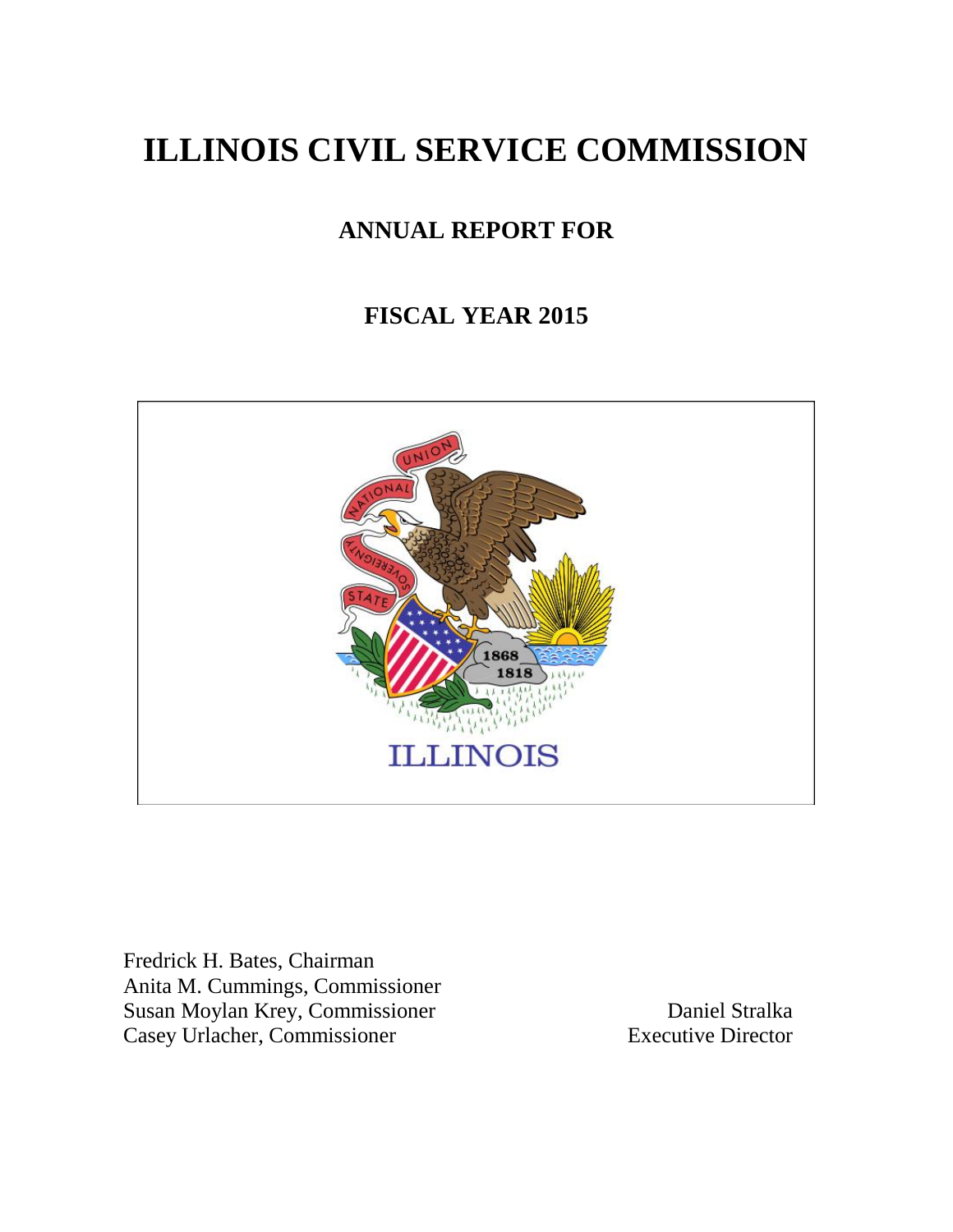

**State of Illinois CIVIL SERVICE COMMISSION 607 East Adams Street, Suite 801 Springfield, IL 62701 PHONE (217) 782-7373 FAX (217) 524-3706 TTY (888) 261-2819 www.illinois.gov/icsc**

**Fredrick H. Bates CHAIRMAN**

**COMMISSIONERS Anita M. Cummings Susan Moylan Krey William A. Schroeder Casey Urlacher**

September 18, 2015

Governor Bruce Rauner State of Illinois Springfield, Illinois 62706

**Daniel Stralka EXECUTIVE DIRECTOR**

Dear Governor Rauner:

We submit this report to you, to the members of the General Assembly, and to the citizens of Illinois. It is the Commission's 103rd Annual Report and covers the period of July 1, 2014 through June 30, 2015. In this report we have set forth both our responsibilities and accomplishments.

We appreciate the support and encouragement you have given us as we endeavor to carry out the requirements of the Illinois Personnel Code with the goal of providing the citizens of Illinois with a system of personnel administration based on merit principles and scientific method.

Respectfully submitted,

Fredrick H. Bates, Chairman

M. Cummings, Commissioner

chroeder, Commissioner

Susan Moylan Krey, Commissioner

Casey Urlacher, Commissioner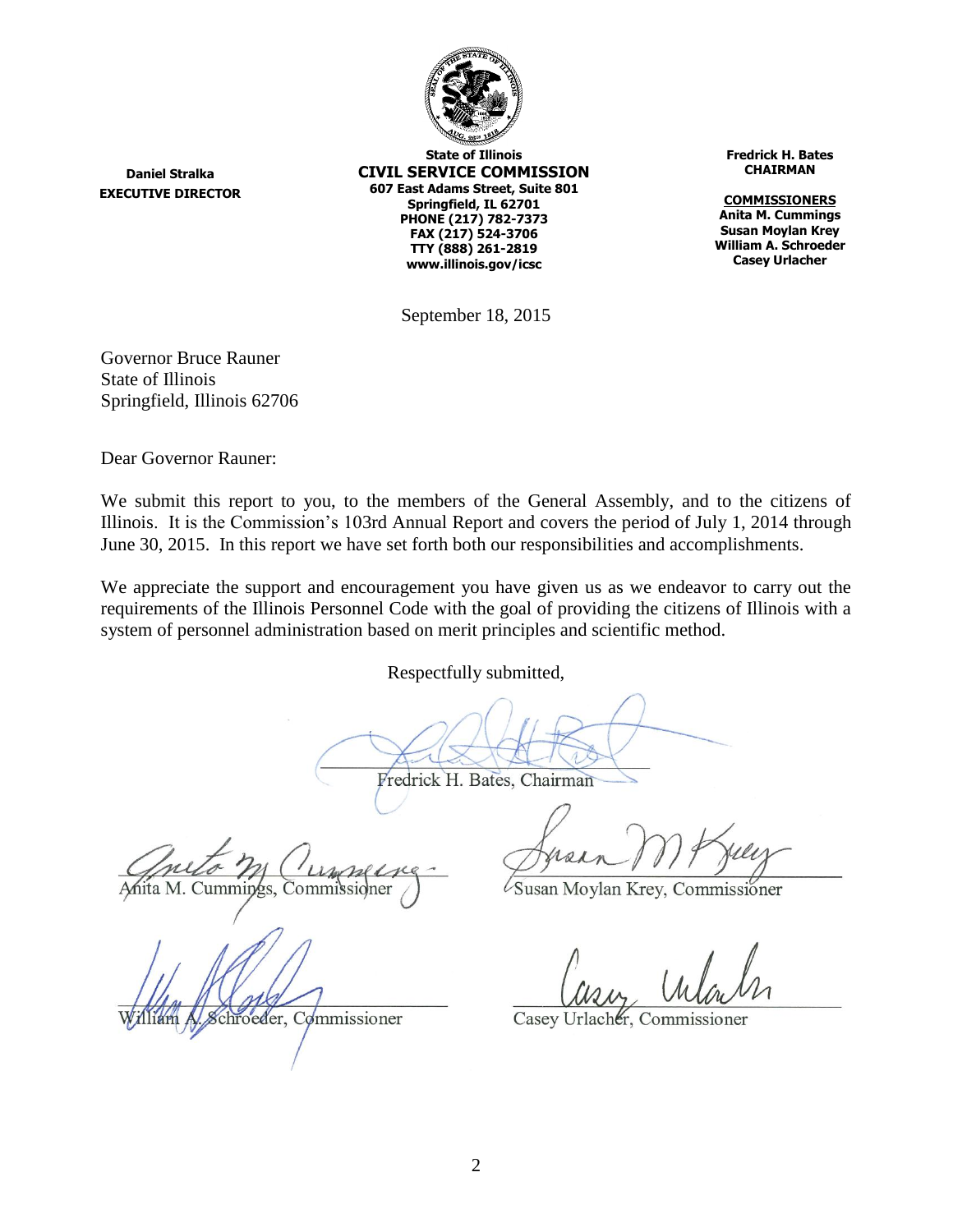# **TABLE OF CONTENTS**

# Page Number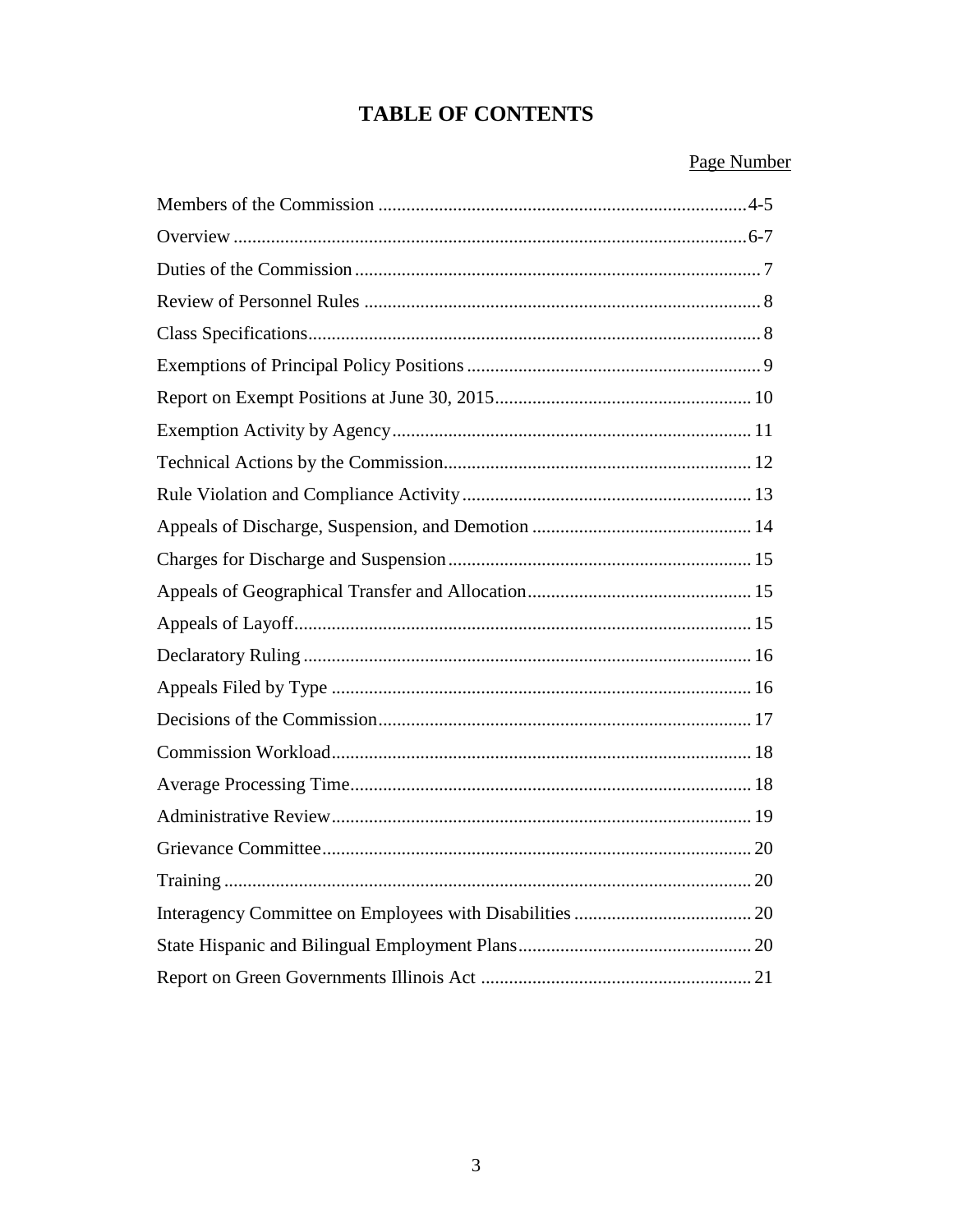#### **MEMBERS OF THE COMMISSION**

The members of the Civil Service Commission are appointed for a period of six years.

| Name                            | <b>Term Expires</b> |
|---------------------------------|---------------------|
| Fredrick H. Bates, Chairman     | March 1, 2021       |
| Anita M. Cummings, Commissioner | March 1, 2017       |
| Susan Moylan Krey, Commissioner | March 1, 2017       |
| Casey Urlacher, Commissioner    | March 1, 2017       |

#### **Fredrick H. Bates**

Fredrick H. Bates currently serves as an Administrative Law Judge for the Chicago Department of Administrative Hearings and conducts disciplinary hearings for the Chicago Police Board. Judge Bates also presides over a variety of other administrative hearings including school principal termination, student expulsions, school closings, housing choice voucher denials and election matters for other units of government. He is a member of the National & Illinois Associations of Administrative Law Judiciary, and the National Association of Hearing Officials. He has studied through the National Judicial College, and American Bar Association's National Conference of the Administrative Law Judiciary, of which he is also a member. He is also a member of the Illinois Judicial Council—the association of African-American Judges. Finally, he serves as outside General Counsel for Henry Booth House ("HBH"), a position he has held since 1987.

Judge Bates' legal employment background includes being an equity partner at Wildman, Harrold, Allen & Dixon (8/97–11/99) and vice-chair of the Labor & Employment Group; President of a midsized minority-owned corporate law firm, Albert, Bates, Whitehead & McGaugh, P.C. (8/92–8/97) directing the Labor & Employment practice and handling all aspects of the Human Resources function at the firm; and an equity partner at Bell, Boyd, and Lloyd (9/88–8/92). Before becoming a partner at a major Chicago law firm, he was an associate at the nation's largest labor & employment law firm, Seyfarth, Shaw, Fairweather & Geraldson (5/85-9/88). Prior to joining law firm practice in 1985, Judge. Bates worked as a judicial law clerk for the Hon. Donald R. Ross on the United States Court of Appeals for the Eighth Circuit from 1983 to 1985. He is a Past President of the Cook County Bar Association and the founder and past Chairperson of the Chicago Committee on Minorities in Large Law Firms. Judge Bates current serves on the Illinois Supreme Court's Character and Fitness Committee, and as a Hearing Panel Member on the Court's Attorney Registration & Disciplinary Commission. Judge Bates attended Creighton University School of Law, JD *(Magna Cum Laude)* 1983, and Marquette University, BSBA (Marketing) 1979.

#### **Anita M. Cummings**

Anita Cummings is the owner of A M Consulting, Inc. an independent consulting practice specializing in professional management assistance since 1984. While her present work concentrates on economic development projects, her career began in the area of human resources. In that capacity, she coordinated and implemented the recruiting, testing, and staffing of Midway Airlines' first 350 employees, as well as the start-up of several other Airlines based at the growing Midway Airport, continuously focusing on personnel issues.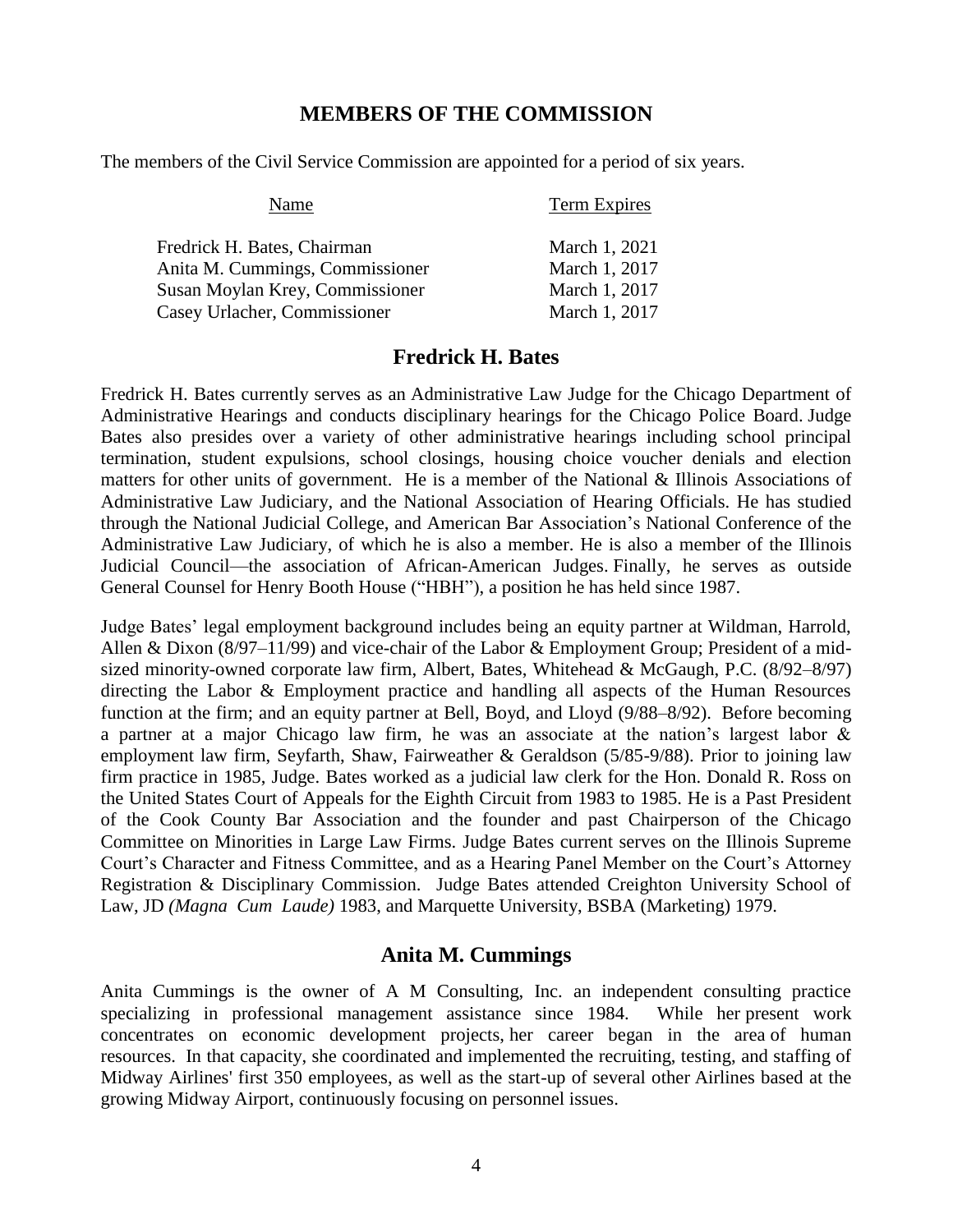Ms. Cummings was a Commissioner of the Chicago Park District for almost ten years, serving as the Chair of its Personnel Committee. Other prior significant Board appointments include: Metropolitan Pier and Exposition Authority, Interim Board; Southwest Home Equity Assurance Program, Chairman of the Board and Personnel Committee Chair; Midway Airport Terminal Development Program (Community Hiring Initiative Board); Neighborspace, Board of Directors.

Ms. Cummings has held numerous leadership positions in the Southwest community. As a founder of the United Business Association of Midway, she has promoted economic growth and job development in the Midway Airport area since 1979. She is presently the Executive Director of both the United Business Association of Midway and the Chicago/Midway-Clearing Main Street project. Ms. Cummings is a graduate of DePaul University, a former Chicago Public school teacher, and a longtime resident of the southwest side of Chicago.

### **Susan Moylan Krey**

Susan was born in Chicago and attended Northeastern Illinois University. Attending Oakton Community College to obtain her real estate license, she has been a Realtor/Broker since 1989. She was elected Maine Township Collector in 2005, appointed Maine Township Trustee in 2007, and elected Township Trustee in 2009 and again in 2013. She was appointed as Maine Township Assessor in May 2014. From 2009 through 2013 she has served on the Des Plaines Library Board of Trustees as Vice-President. While in these positions, Susan has participated in numerous personnel matters impacting public employees.

Active in the community, Susan has been the Coordinator for her Township's National Night Out Against Crime and a liaison to the Township's Neighborhood Watch. She helped establish the Sgt. Karen Ladar Memorial Good Citizen Award in 2010. Along with her husband, Kevin, she now resides in Des Plaines. They have five children and thirteen grandchildren, all of whom live in the State of Illinois.

#### **Casey Urlacher**

Casey Urlacher was born in the State of Washington but spent most of his childhood in New Mexico. He attended New Mexico Military Institute where he began his collegiate football career. He later transferred to Lake Forest College where he earned a Bachelor of Arts in Economics and Business. In 2013 Lake Forest College elected Casey to its Sports Hall of Fame for his athletic success and co-curricular activities.

After graduating from Lake Forest College, Casey was a professional football player from 2003 to 2006. He played for the NFL Chicago Bears as well as a number of other professional teams. Upon retiring from football in 2006, he became a successful businessman in excavating/construction, real estate, restaurants and nightclubs. In 2013 Casey was elected Mayor of Mettawa, Illinois, where he has lived for the past ten years. As a result of these ventures, he came to understand how a meritbased workforce is essential to the success of both private and public enterprises.

Casey is actively involved in many charity and community organizations including the Lake County Chamber of Commerce, Preservation Foundation of the Lake County Forest Preserve, and St. Jude Children's Research Hospital. He is a member of the Citizens Utility Board and an Illinois Sierra Club Supporter.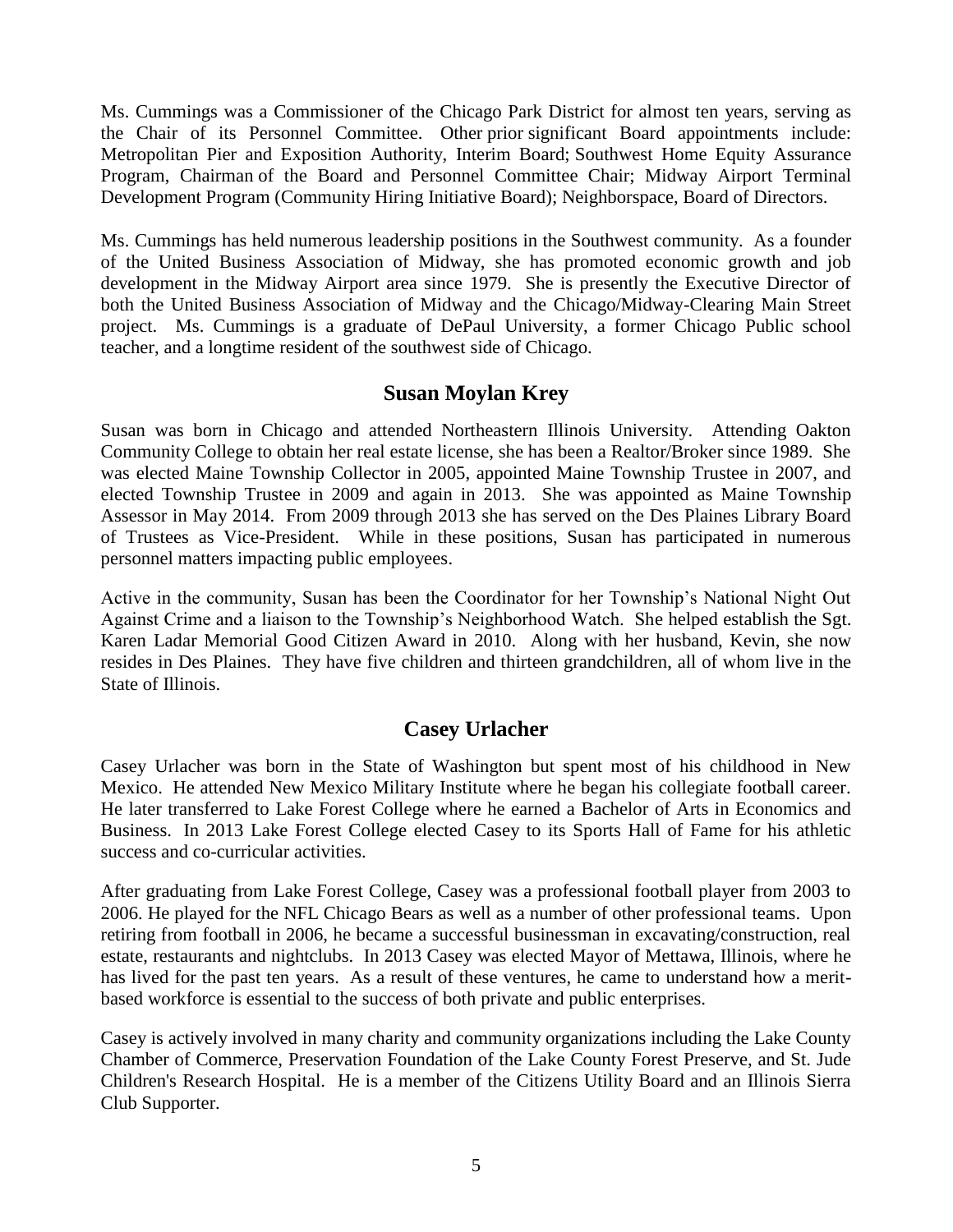#### **OVERVIEW**

The Civil Service Commission began the year with an approved budget of \$379,000 which was essentially flat with the previous two years. A 2.25% across-the-board reduction was enacted in March 2015 which reduced the Commission's appropriation to \$370,500. Even with this reduction, the Commission lapsed \$57,980 back to the State in fiscal year 2015. This significant amount was primarily due to the continued vacancy in the Chief Fiscal Officer position vacated back on January 31, 2014. Most fiscal duties remain temporarily assumed by the Executive Director.

On January 13, 2015 the term of Commissioner James Anderson concluded when his appointment, which had yet to be confirmed by the Senate, was withdrawn. Then on March 9, 2015 Fredrick H. Bates was appointed as Chairman of the Commission, replacing Garrett P. FitzGerald. Commissioner FitzGerald was also reappointed at that time as a Commissioner, but sadly passed away on May 9, 2015 after a battle with brain cancer.

Shortly after Chairman Bates' appointment, he and the Executive Director met with the new Director of Central Management Services and his Assistant Director. A number of items were discussed and it was agreed that the Commission would participate in any discussion of Personnel Code changes by the new Administration.

Early in the fiscal year, the Office of the Executive Inspector General released its Final Report Summary on the administration of Staff Assistant positions at the Illinois Department of Transportation. A corollary of this report that was of interest to the Commission was the manner in which the Illinois Department of Transportation determined these positions were to be exempt from the Personnel Code and its proposed solutions going forward. After discussion among the Commissioners, it was agreed that the Commission needed to interject itself in the ongoing dialogue to ensure the strictures of the Personnel Code were honored. On October 28, 2014 formal notice to this effect was provided to all the affected State entities. Staff continues to monitor these proceedings.

Section 4d(1) of the Personnel Code allows certain State agencies, boards and commissions partial exemptions for Private Secretary and Confidential Assistant positions. In March 2015 Commission staff began collecting information for a report on the use of these exemptions by these State entities. The report was completed and accepted by the Commission at its June 19, 2015 meeting. The report found substantial compliance with this provision. Staff was directed to follow up with those agencies that appeared out of compliance and report back to the Commission.

P.A. 97-1172 legislatively removed a group of approximately 1500 State employees from collective bargaining units they had been delegated to. There was a concern that these employees may not be aware that even though they had lost the coverage of the collective bargaining agreements they were under, they still retained the employment protections set forth in the Personnel Code. After consulting with the Commissioners, a form notice to this effect was drafted to be provided to these employees. Working with Central Management Services, Commission staff sent out 1216 notices to affected employees in June 2015. These notices prompted numerous follow-up inquiries by the recipients.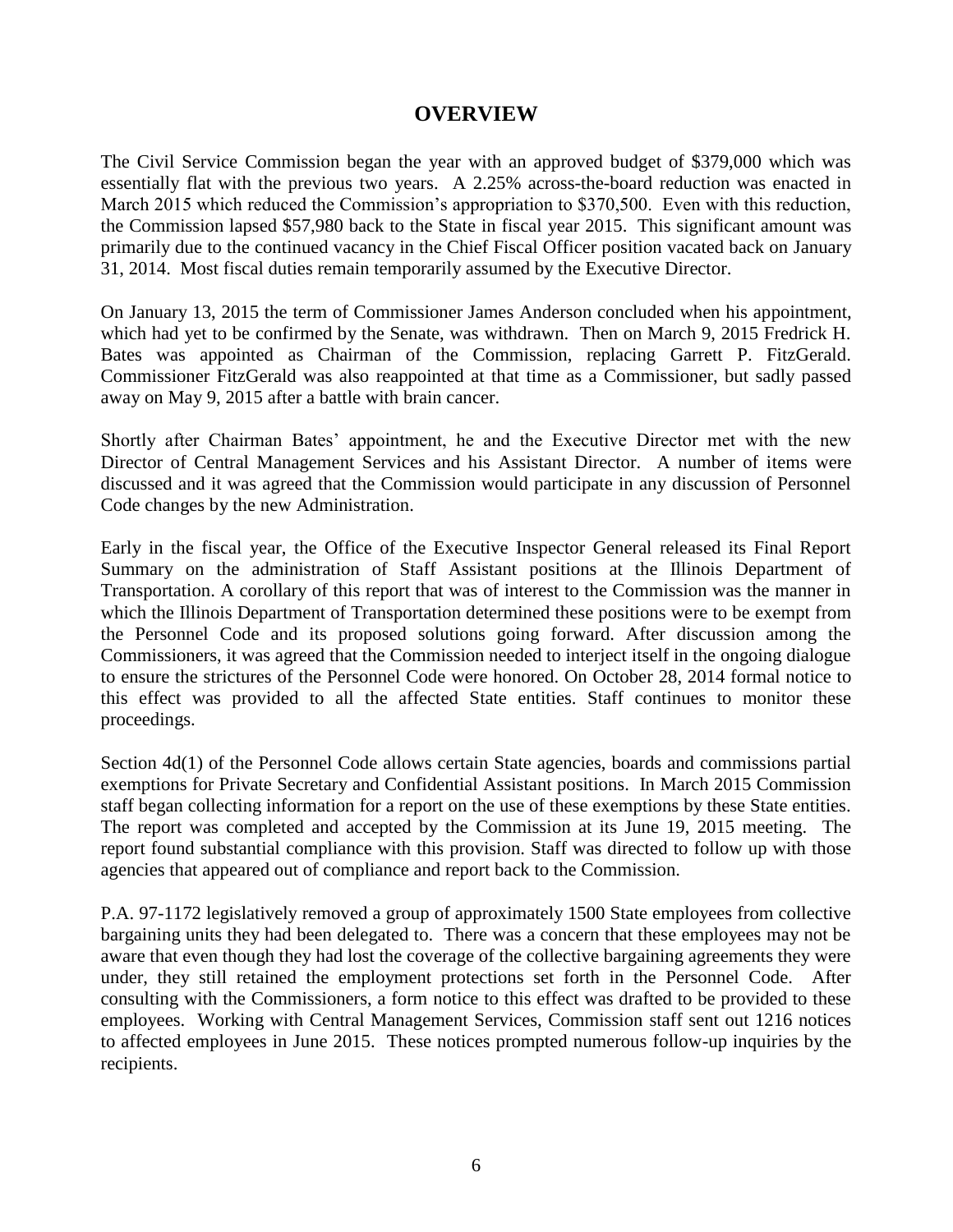In fiscal year 2015 the Commission staff and Commissioners participated in the annual SECA (State and University Employees Combined Appeal) drive for charitable giving. The Commission won the Division 7 title for the 2014 campaign for the highest percentage of participation in agencies with less than 50 employees.

# **DUTIES OF THE COMMISSION**

Guided by merit philosophy, the members of the Commission and its staff carry out the following statutory responsibilities:

- 1. To approve or disapprove personnel rules or their amendments promulgated and submitted by the Director of Central Management Services.
- 2. To approve the classification plan submitted by the Director of Central Management Services, and approve proposals for new or amended class specifications and for the abolition of existing classes under the classification plan.
- 3. Upon recommendation of the Director of Central Management Services, the Commission approves the exemption from Jurisdiction B of those positions which in its judgment bear principal administrative responsibility for the determination or implementation of policy.
- 4. Upon identification of instances of noncompliance, the Commission is responsible for ensuring the enforcement of the Personnel Code and Rules through the issuance of directives for compliance.
- 5. For certified employees who are discharged, suspended for more than 30 days in a twelvemonth period, or demoted, the Commission hears and determines the written charges and renders decisions which are binding upon the employing agency.
- 6. The Commission hears appeals by certified employees who are involuntarily transferred from one geographical area to another, or who question the allocation of their position under the classification plan.
- 7. The Commission hears or conducts an investigation of layoff appeals by certified employees where the basis of the appeal is that provisions of the Personnel Code or Rules have been violated.

During fiscal year 2015, the Commission was active in these areas as the following detailed report indicates.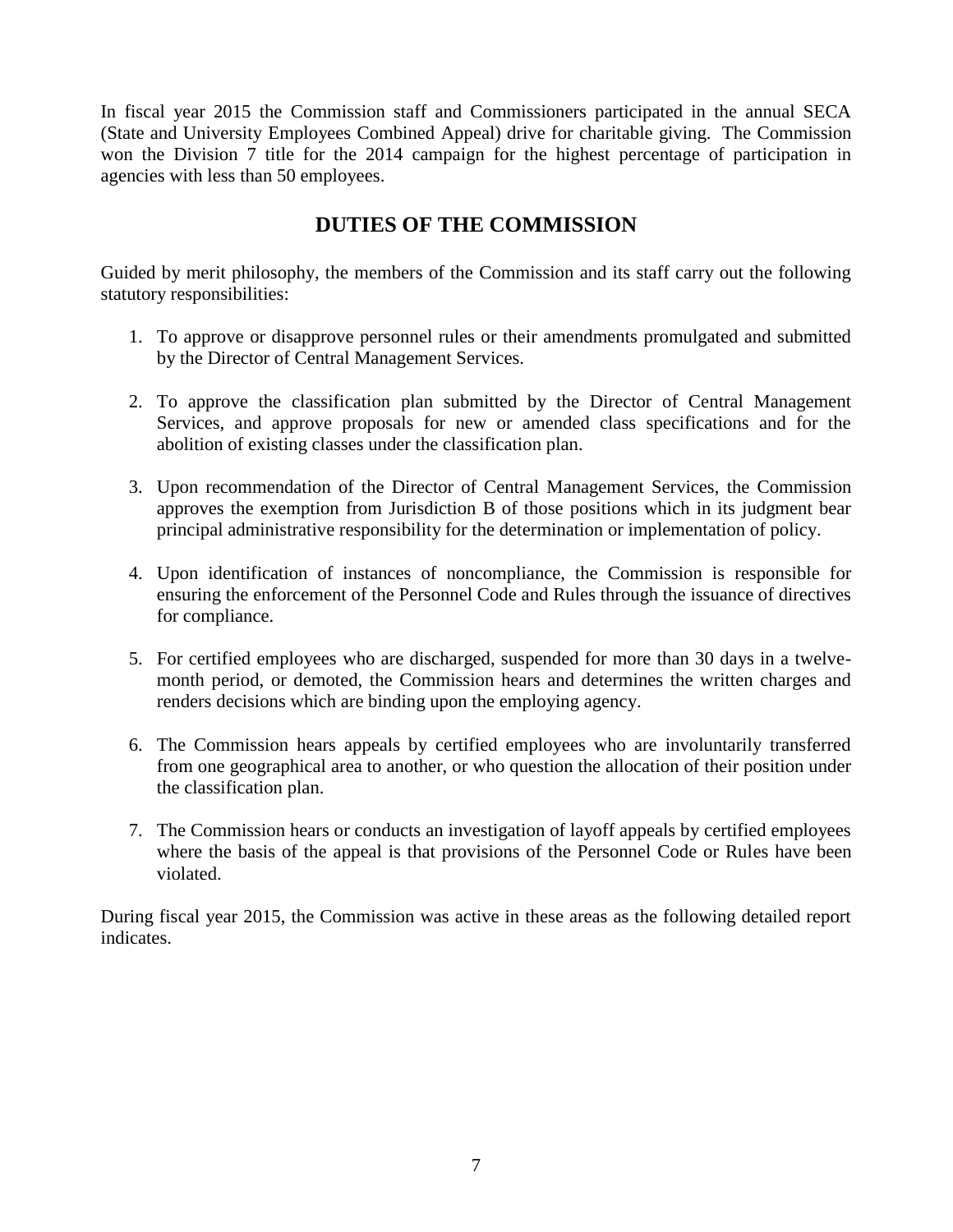#### **(1) REVIEW OF PERSONNEL RULES**

The drafters of the Personnel Code envisioned broad enabling statutes giving the Director of Central Management Services extensive discretion to implement the provisions of the Code through the promulgation of rules. As a check and balance to this power, the Director is to submit proposed rules and/or amendments to the Commission, and the Commission has the authority to disapprove them. During fiscal year 2015, the Director of Central Management Services did not submit any proposed amendments to the Personnel Rules.

#### **(2) CLASS SPECIFICATIONS**

A sound system of position classification is essential to carry out the objectives of a merit personnel system. The classification plan establishes the basis for ensuring that employees performing work of the same nature, level of difficulty and complexity are paid within the same salary range, dependent on length of service and excellence of performance. The specifications further set forth the legal requirements for selection of those who desire to enter state service and the promotion of present employees who seek advancement within the career system. So that personnel decisions can be based upon the factual basis of existing assignments, the position classification system identifies the duties performed and responsibilities assigned by individual employees.

The Commission has the responsibility of approving all amendments to the classification plan including class specifications. During fiscal year 2015, the Commission reviewed and acted on 122 amendments to the classification plan. Of the 122 total, 65 class specifications were revised to clean up antiquated language.

| New classes approved       | 31  |
|----------------------------|-----|
| Revised classes approved   | 87  |
| Abolished classes approved | 4   |
|                            | 122 |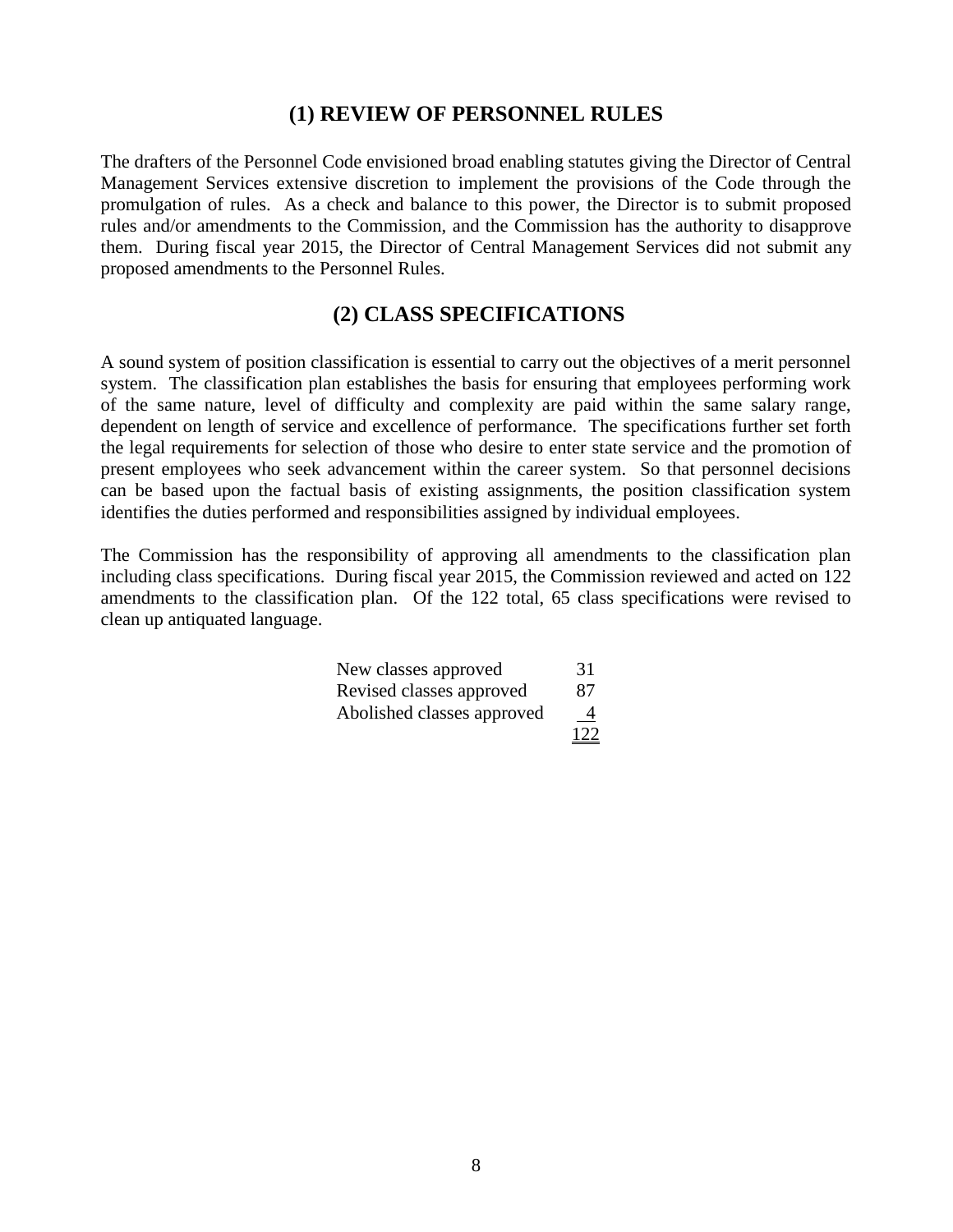## **(3) EXEMPTIONS OF PRINCIPAL POLICY POSITIONS**

A long-standing significant issue in merit systems is the determination of those positions which should be subject to appointment and dismissal at the discretion of the administration. In the Personnel Code, the legislature specifically provided for most major exemptions, such as those for all positions in the legislative and judicial branches, of directors and assistant directors of executive agencies, and of members of boards and commissions. In positions below the director, assistant director, board or commission level, the legislature chose to grant the Director of Central Management Services and the Civil Service Commission joint authority to exempt positions from Jurisdiction B of the Personnel Code. Under this provision, agencies request and the Director of Central Management Services issues a recommendation as to whether positions that bear principal administrative responsibility for the determination of policy or principal responsibility for the implementation of policy should be exempted. This recommendation is then submitted to the Civil Service Commission for approval. The impact upon the merit system of decisions made with respect to the exemption of positions from these provisions of the Personnel Code is obvious.

The Commission acts by approving or denying exemption requests recommended by the Director. Clarifications of these positions are evaluated to ensure that only positions that continue to qualify for exemption remain exempt. The Commission received a total of 35 exemption requests in fiscal year 2015. Of those, 27 were granted exemption (two of those were granted for either 12 months or 24 months) three were denied and five were withdrawn.

There were a total of 11 4d(3) exempt positions that were considered for rescission of exemption for various reasons, including extended vacancies. Of those 11 positions, two had their exemptions rescinded and nine of the proposed rescissions were denied (not rescinded). An additional two exempt positions were abolished, thereby terminating their exemptions.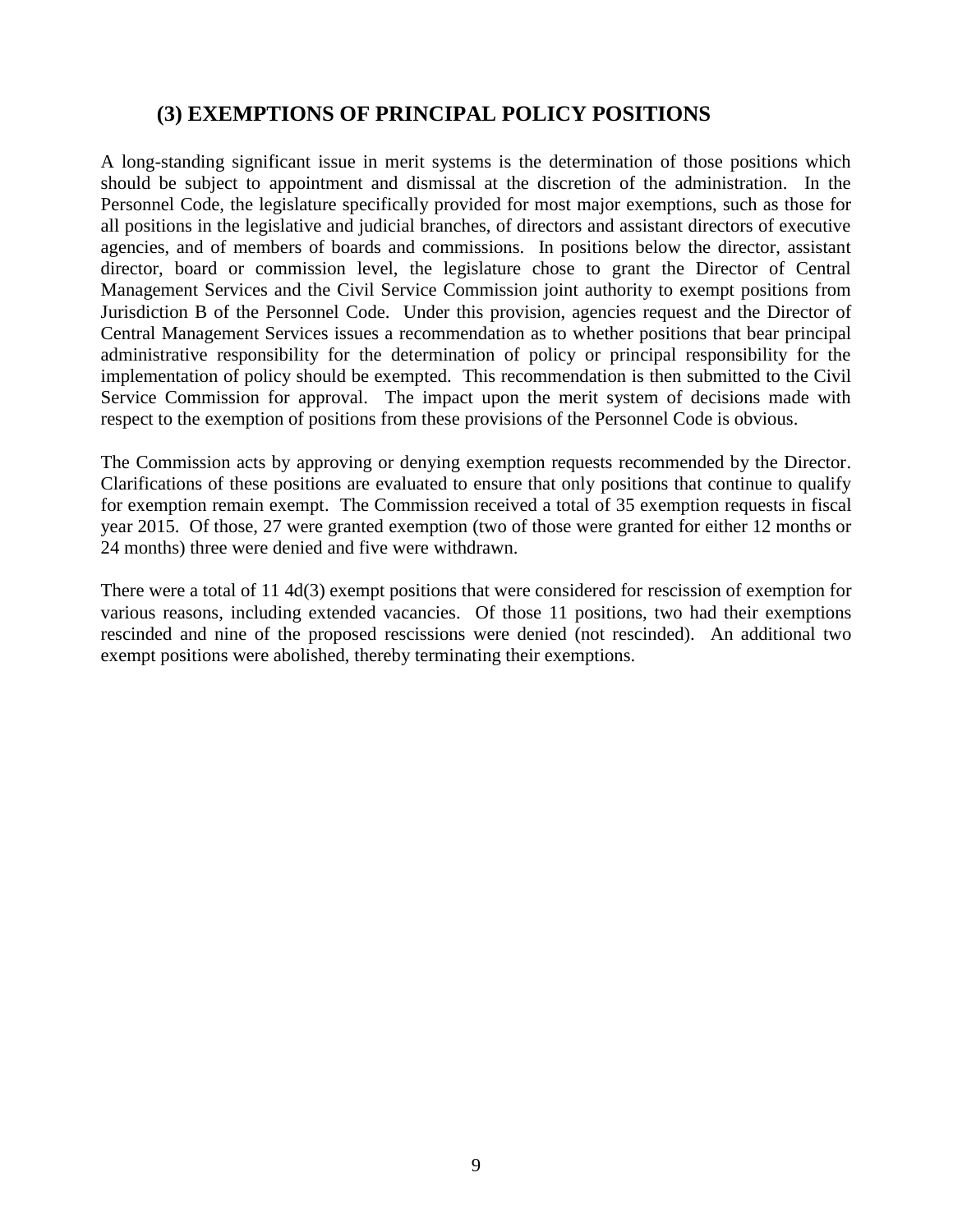# REPORT ON EXEMPT POSITIONS AT JUNE 30, 2015<sup>1</sup>

|         | Total     | Number of Exempt |
|---------|-----------|------------------|
| Agency  | Employees | Positions        |
|         |           |                  |
|         |           |                  |
|         |           |                  |
|         |           |                  |
|         |           |                  |
|         |           |                  |
|         |           |                  |
|         |           |                  |
|         |           |                  |
|         |           |                  |
|         |           |                  |
|         |           |                  |
|         |           |                  |
|         |           |                  |
|         |           |                  |
|         |           |                  |
|         |           |                  |
|         |           |                  |
|         |           |                  |
|         |           |                  |
|         |           |                  |
|         |           |                  |
|         |           |                  |
|         |           |                  |
|         |           |                  |
|         |           |                  |
|         |           |                  |
|         |           |                  |
|         |           |                  |
|         |           |                  |
|         |           |                  |
|         |           |                  |
|         |           |                  |
|         |           |                  |
|         |           |                  |
|         |           |                  |
|         |           |                  |
|         |           |                  |
|         |           |                  |
|         |           |                  |
|         |           |                  |
|         |           |                  |
|         |           |                  |
|         |           |                  |
|         |           |                  |
|         |           |                  |
|         |           |                  |
|         |           |                  |
|         |           |                  |
|         |           |                  |
|         |           |                  |
|         |           |                  |
| TOTALS. | 45 129    | 872              |

<sup>&</sup>lt;sup>1</sup> This report is generated by the Illinois Department of Central Management Services.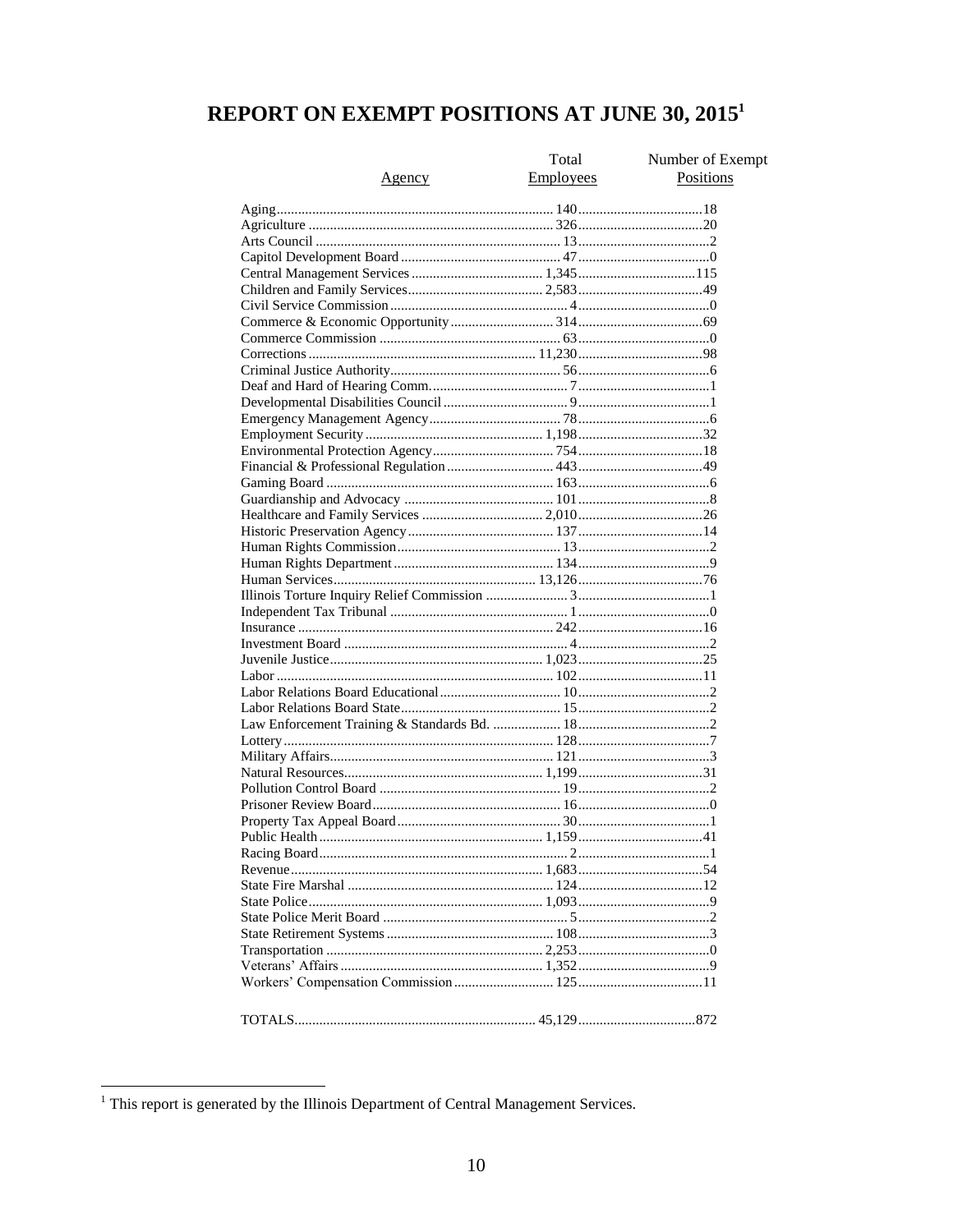# **EXEMPTION ACTIVITY BY AGENCY**

| <b>Central Management Services</b>     | 3 exemption rescissions denied                                                           |
|----------------------------------------|------------------------------------------------------------------------------------------|
| Commerce and Economic Opportunity      | 2 exemption requests denied<br>2 exemptions granted<br>1 exemption rescinded             |
| Corrections                            | 1 exemption rescinded                                                                    |
| Criminal Justice Information Authority | 1 exemption granted                                                                      |
| <b>Emergency Management</b>            | 1 exemption granted                                                                      |
| <b>Employment Security</b>             | 2 exemptions granted                                                                     |
| <b>Environmental Protection</b>        | 1 exemption request denied<br>1 exemption granted                                        |
| Financial and Professional Regulation  | 4 exemptions granted                                                                     |
| Guardianship and Advocacy              | 1 exemption granted                                                                      |
| <b>Historic Preservation Agency</b>    | 2 exemption rescissions denied                                                           |
| <b>Human Services</b>                  | 2 exempt positions abolished<br>4 exemptions granted<br>1 exemption request withdrawn    |
| Insurance                              | 1 exemption rescission denied                                                            |
| Juvenile Justice                       | 3 exemptions granted<br>1 exemption request withdrawn                                    |
| Lottery                                | 1 exemption granted                                                                      |
| <b>Natural Resources</b>               | 1 exemption granted                                                                      |
| Public Health                          | 1 exemption rescission denied                                                            |
| Revenue                                | 2 exemptions granted<br>2 exemption requests withdrawn<br>2 exemption rescissions denied |
| <b>State Police</b>                    | 3 exemptions granted<br>1 exemption request withdrawn                                    |
| <b>State Retirement Systems</b>        | 1 exemption granted                                                                      |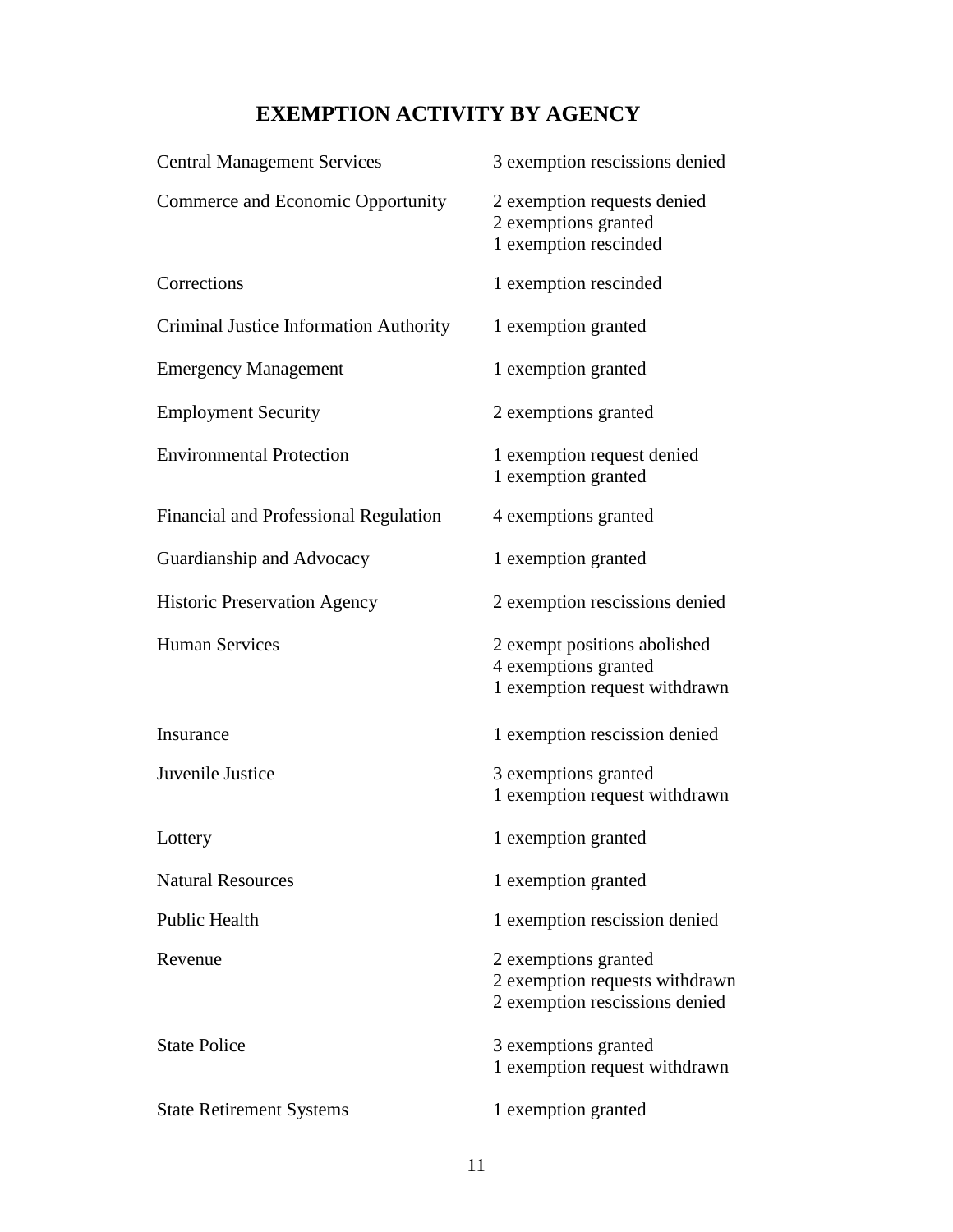# **TECHNICAL ACTIONS BY THE COMMISSION**

|                                              | FY 11       | FY 12          | FY 13          | FY 14          | FY 15          |
|----------------------------------------------|-------------|----------------|----------------|----------------|----------------|
| <b>Class Specifications</b>                  |             |                |                |                |                |
| <b>Revisions or New Classes Not Approved</b> | 1           | $\overline{0}$ | $\overline{0}$ | 1              | $\theta$       |
| <b>New Classes Approved</b>                  | 5           | 10             | 8              | 10             | 31             |
| <b>Revised Classes Approved</b>              | 8           | 7              | 16             | 15             | 87             |
| <b>Abolished Classes Approved</b>            | 0           | $\overline{2}$ | $\overline{4}$ | $\overline{0}$ | 4              |
| <b>TOTALS</b>                                | 14          | 19             | <u>28</u>      | 26             | <u> 122</u>    |
| $4d(3)$ Exemptions                           |             |                |                |                |                |
| <b>Exemption Requests Granted</b>            | 52          | 40             | 55             | 39             | 27             |
| <b>Exemption Requests Denied</b>             | 8           | 2              | 7              | $\overline{2}$ | 3              |
| <b>Exemption Requests Withdrawn</b>          | 0           | 4              | 13             | 6              | 5              |
| <b>Exemptions Rescinded</b>                  | 18          | 12             | 19             | 22             | $\overline{2}$ |
| <b>Exemption Rescissions Denied</b>          | 30          | 39             | 35             | 20             | 9              |
| Exempt Positions Abolished <sup>2</sup>      | 5           | 20             | 3              | 9              | $\mathbf{2}$   |
| <b>TOTALS</b>                                | <b>113</b>  | 117            | <u>132</u>     | <u>98</u>      | 48             |
| <b>TOTAL TECHNICAL ACTIONS</b>               | <u> 127</u> | <u> 136</u>    | <u> 160</u>    | <u> 124</u>    | 170            |



 $\overline{a}$ 

 $2$  This statistic was added to the annual report as recommended in the Auditor General's Management Audit of Exemptions Granted by the Civil Service Commission.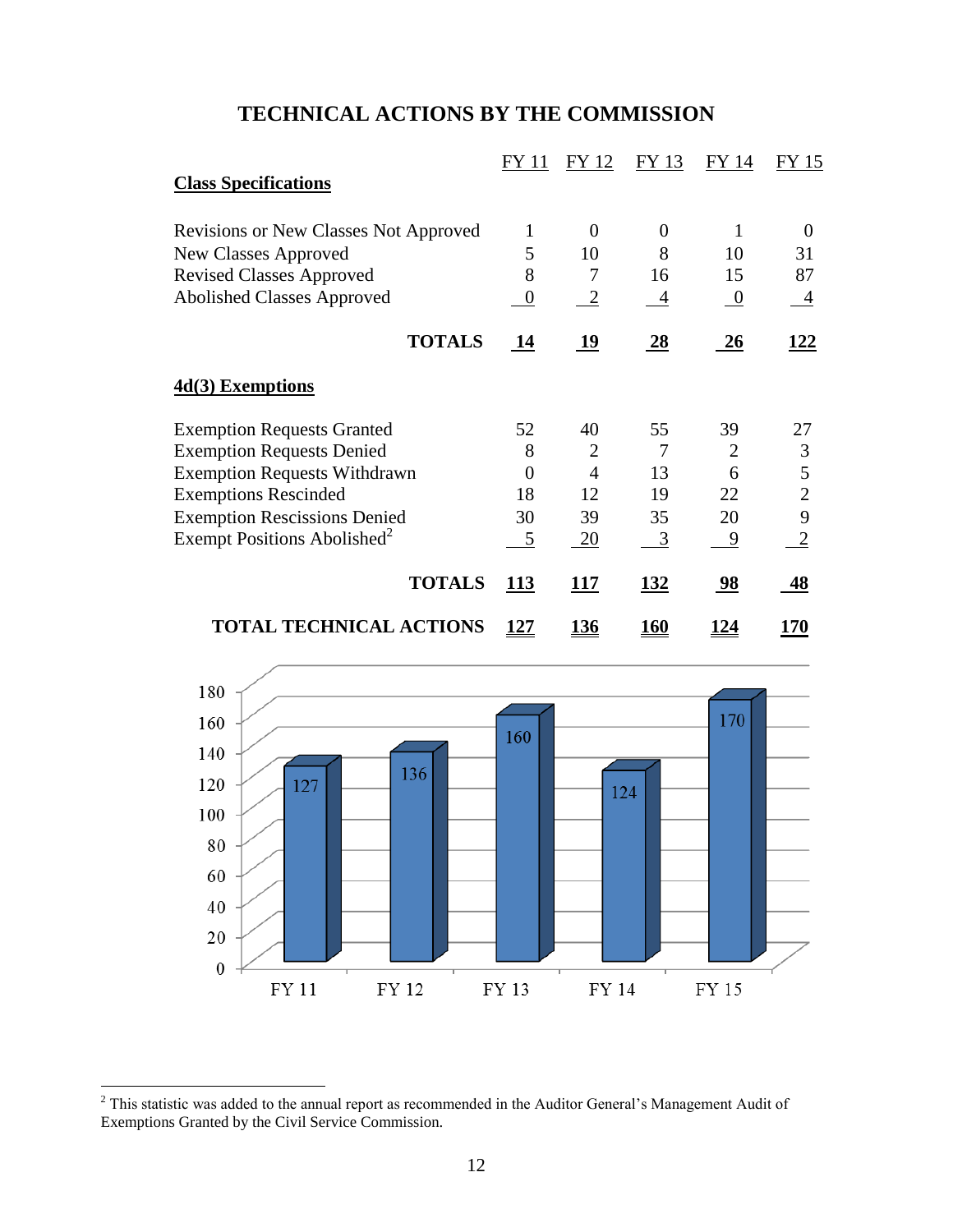# **(4) RULE VIOLATION AND COMPLIANCE ACTIVITY**

A merit system can only be as effective as the people who administer it will permit. Recognizing that pressures exist to circumvent the merit system and to provide a bulwark against the erosion of merit system standards, the legislature placed in the Civil Service Commission the responsibility for ensuring that personnel activities are carried out in compliance with the Personnel Code and Personnel Rules along with the authority to direct compliance where it finds violations.

In carrying out this mandate, the Commission investigates all allegations of noncompliance furnished to the Commission or brought to the attention of its staff to determine whether there was a violation of the statute and/or its implementing rules. There were three rule violation appeals filed and four decisions rendered on appeals of Personnel Code and/or Rule Violation allegations in fiscal year 2015. All four decisions on appeals resulted in a finding of no violation. There was one rule violation appeal pending at June 30, 2015.

The Personnel Code also provides for appointments to state service in accordance with the principle of merit and fitness which is determined by the use of examination methods in areas of education, experience, cultural knowledge, capacity, knowledge, manual skill, linguistic ability, character, physical fitness, and psychological fitness. There are occasions where examinations are not feasible so in order to provide flexibility, the Code provides for three types of appointments which can be made without formal competitive examination. They are emergency, temporary, and provisional appointments, all of which are limited by the Personnel Code.

Emergency appointments shall not exceed 60 days, shall not be renewed and may be made without regard to an eligible list. Notices of selections and terminations shall be reported immediately to the Director of Central Management Services. Temporary appointments may be utilized by persons in positions to perform temporary or seasonal work. No position shall be filled by temporary appointment for more than six months out of any twelve-month period. Provisional appointments may be utilized by persons in positions when there is no appropriate eligible list available. No positions shall be filled by provisional appointment for more than six months out of any twelve month period. The following are the numbers of consecutive non-merit appointments reported by the Commission in the monthly minutes. The Commission's monthly Minutes provide the number by agency.

| July      | 58 | January  | 31 |
|-----------|----|----------|----|
| August    | 46 | February | 28 |
| September | 13 | March    | 13 |
| October   | 18 | April    | 22 |
| November  | 11 | May      | 29 |
| December  | 42 | June     | フフ |

The incumbents have been appointed to temporary appointments for more than six months in a twelve-month period or have received a number of non-merit appointments. Although these appointments are not in violation of the Personnel Code or Rules, they are reported by Central Management Services for the information of the members of the Commission for purposes of monitoring.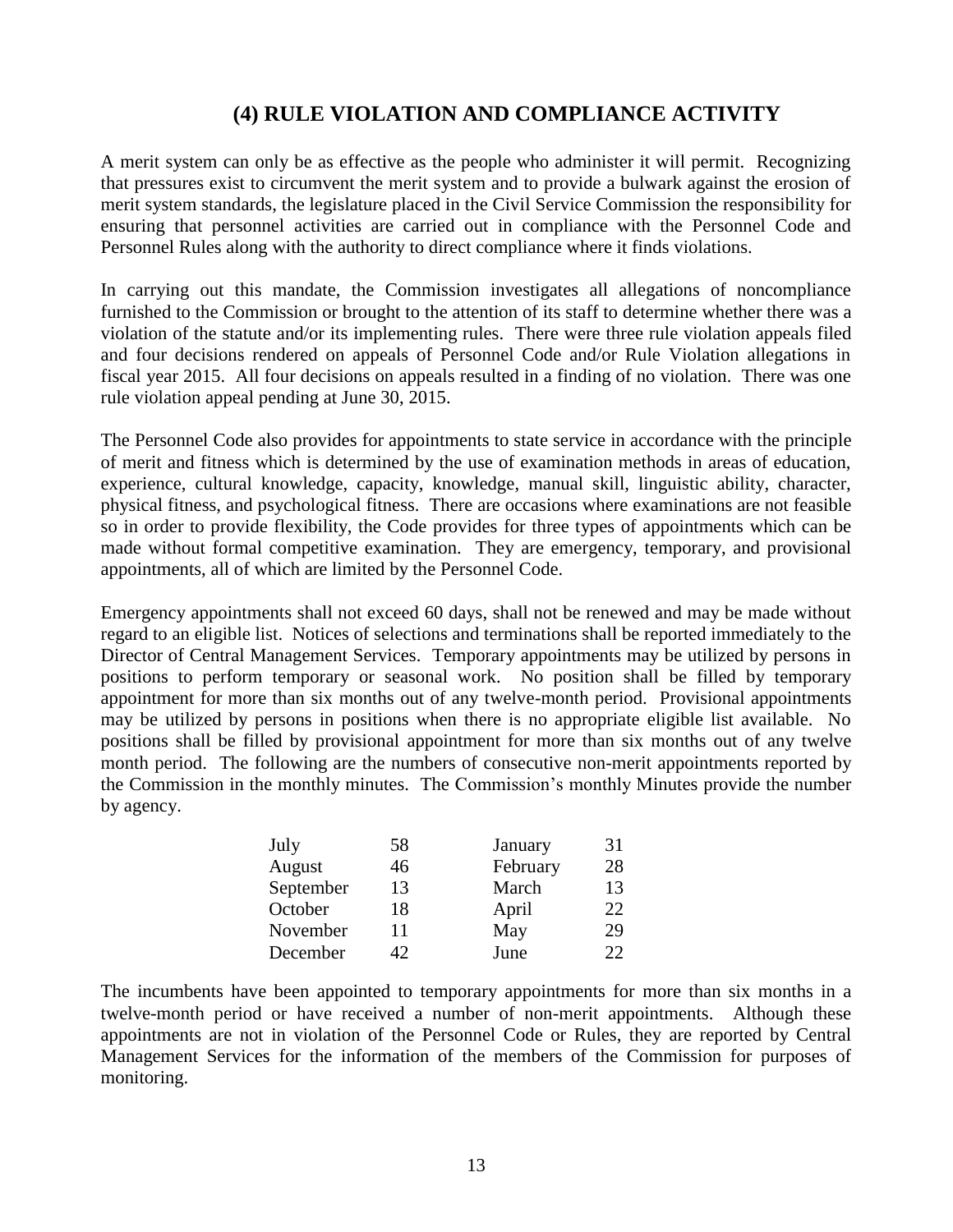# **(5) APPEALS OF DISCHARGE, SUSPENSION OVER 30 DAYS IN A TWELVE-MONTH PERIOD, AND DEMOTION**

The Civil Service Commission is responsible for conducting hearings on appeals of discharge and suspensions totaling more than 30 days in any twelve-month period, and demotion. The Commission has the power to administer oaths, subpoena witnesses, and compel the production of books and papers in accordance therewith. When an employee receives a written notice of discharge, they may appeal the action to the Commission. The appeal must be filed within 15 days after service of the written notice of discharge. The Commission then schedules a hearing within 30 days. At the hearing, the employee has a right to counsel and may question the witnesses who testify against him under oath. The burden of proof is upon the agency to prove that the employee committed the alleged infractions and that discharge is the appropriate discipline.

In fiscal year 2015, there were 41 discharge appeals filed and the Commission rendered decisions in 36 appeals. The Commission imposed a suspension instead of discharge in seven appeals and denied eight appeals (upheld the discharge). Five appeals were dismissed for default for failure to appear at hearing or to file requested responses. Two appeals were dismissed due to no jurisdiction, and 14 appeals were withdrawn or settled. There were 22 pending discharge appeals at June 30, 2015.

There were eight suspension appeals filed during fiscal year 2015 and seven decisions rendered by the Commission. Two appeals were dismissed for no jurisdiction, two appeals were withdrawn, one appeal was dismissed for default for failure to respond, one suspension appeal was upheld (suspension to be removed from administrative records), and one suspension was reduced. There were four pending suspension appeals at June 30, 2015.

The Commission is also responsible for hearing appeals of employees who have been demoted in their positions. Although this is not an active area, it is important that employees have a right to appeal if they believe they have been unjustly demoted in their position. There was one demotion appeal filed during fiscal year 2015 and the appeal is pending at June 30, 2015.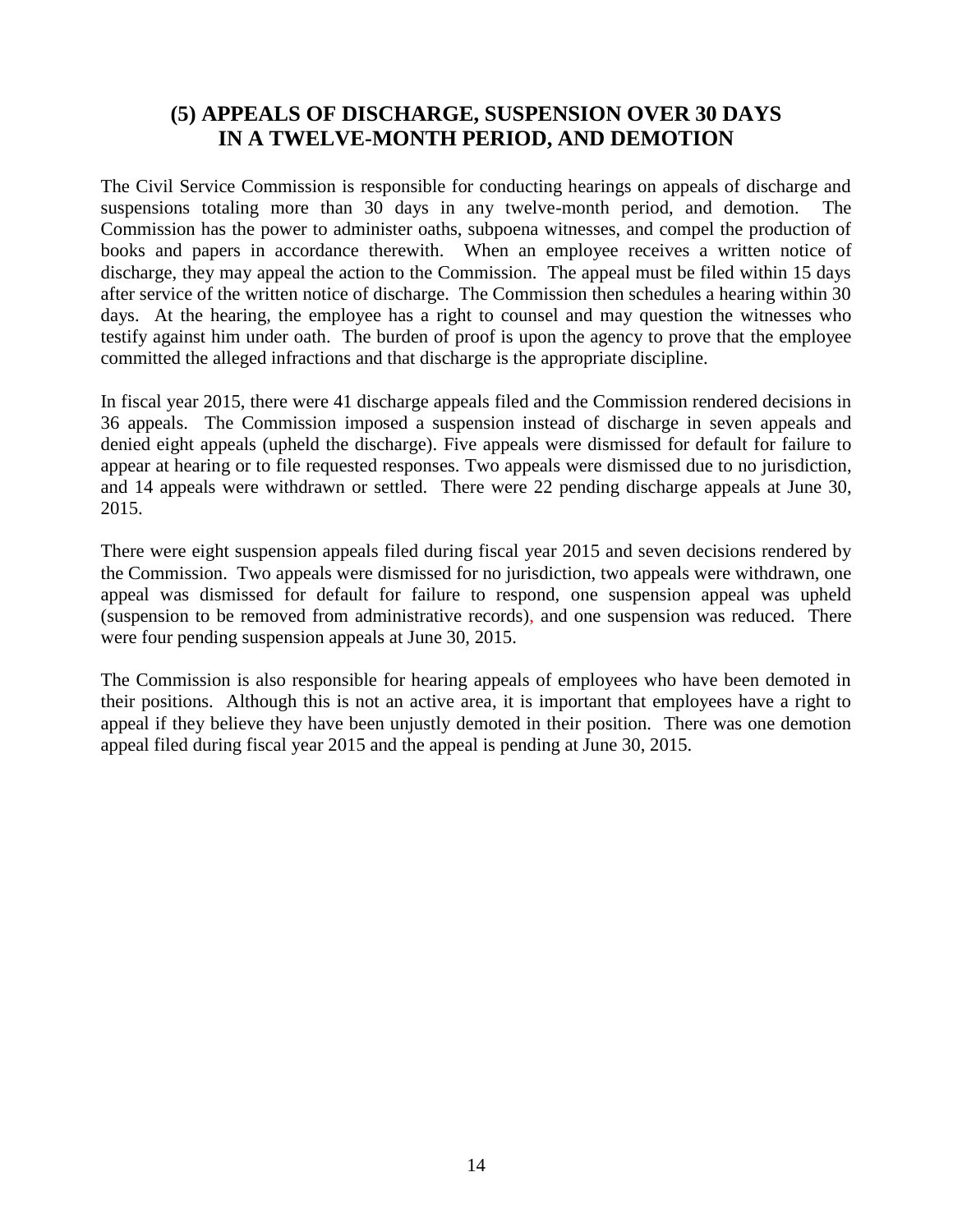# **CHARGES FOR DISCHARGE AND SUSPENSION<sup>3</sup>**

| Failure to follow procedures, regulations, rules or supervisory directives  17 |  |
|--------------------------------------------------------------------------------|--|
|                                                                                |  |
|                                                                                |  |
|                                                                                |  |
|                                                                                |  |
|                                                                                |  |
|                                                                                |  |
|                                                                                |  |

Total Charges 88

# **(6) APPEALS OF GEOGRAPHICAL TRANSFER AND ALLOCATION**

Employees who are involuntarily transferred from one geographic area of the state to another may appeal such transfers to the Commission. No geographical transfer appeals were filed during fiscal year 2015. There were no geographic transfer appeals pending.

The Commission is also responsible for hearing employees' appeals from decisions of the Director of the Department of Central Management Services where an employee believes that their position is improperly allocated. In allocation appeals, the burden is on the employee to prove the Director of Central Management Services has not properly classified their position. No allocation appeals were filed during fiscal year 2015; however, the Commission rendered one decision in an allocation appeal that resulted in a dismissal for no jurisdiction. There were no pending allocation appeals at June 30, 2015.

## **(7) APPEALS OF LAYOFF**

The Personnel Rules allow the layoff of certified employees due to lack of funds, material change in duties or organization, lack of work, and the abolition of a position or for any of these reasons. Employees who feel that they have been laid off in violation of the Personnel Code or Rules may, within 15 days following the effective date of layoff, file a written appeal to the Civil Service Commission. The Civil Service Commission is authorized to investigate the allegations made by the employee in the layoff appeal and may conduct a hearing if it is determined that substantial issues of fact or law remain unresolved. When the investigation is complete, a proposal for decision is issued by staff and submitted to the employee and agency. If adopted by the Commission, the decision becomes a final administrative decision. There were no layoff appeals filed and no decisions rendered during fiscal year 2015. No layoff appeals were pending at June 30, 2015.

 $\overline{a}$ 

<sup>&</sup>lt;sup>3</sup> The total exceeds the number of employees discharged and suspended because multiple charges were made against several employees.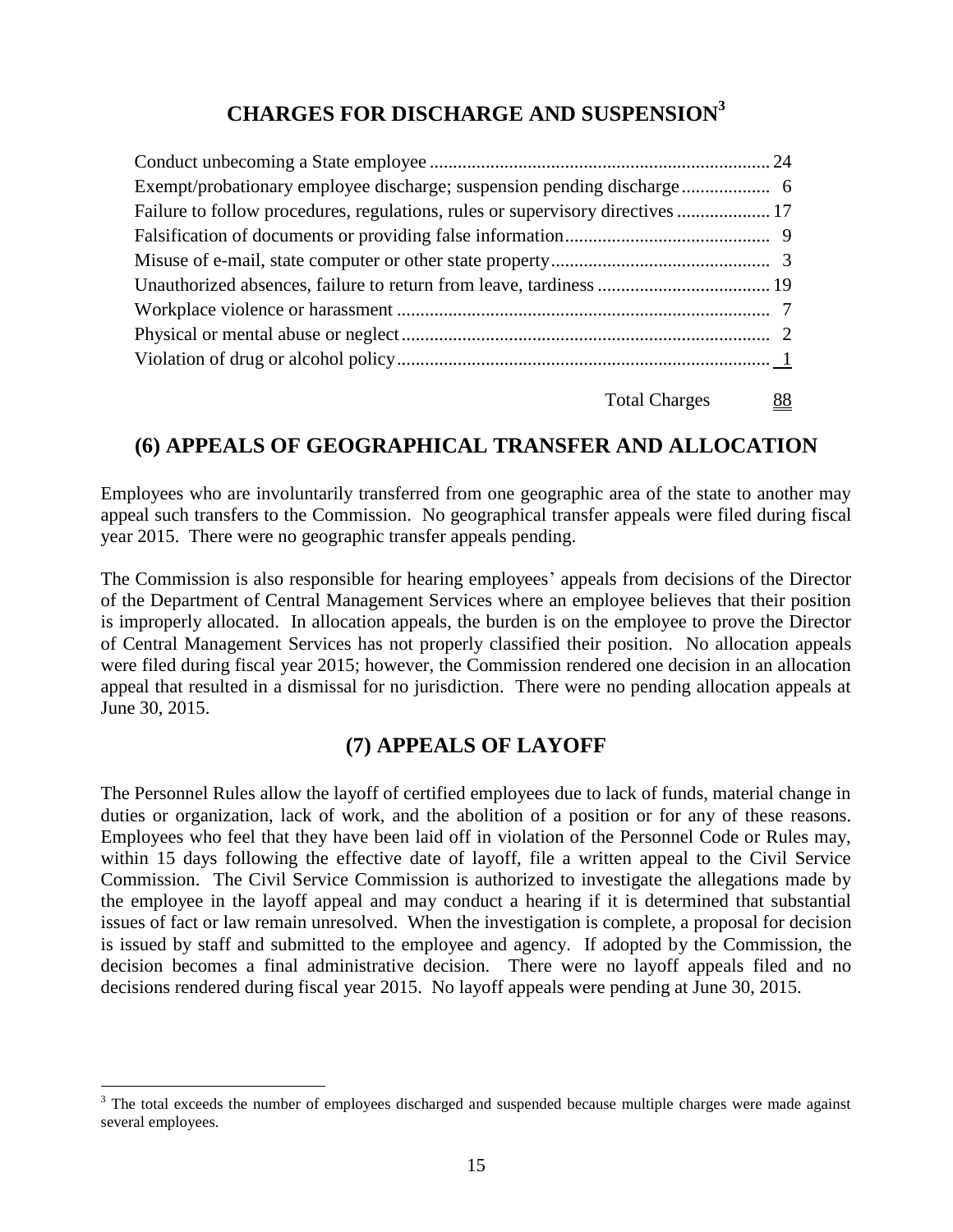#### **DECLARATORY RULING**

The Rules of the Civil Service Commission allow for Declaratory Rulings as to material questions involving the interpretation of the Personnel Code, Personnel Rules, or final orders of the Commission upon petition by interested or effected parties. Declaratory Rulings are only advisory. No requests for Declaratory Ruling were filed during fiscal year 2015 and the one ruling during fiscal year 2015 indicated that agencies are entitled to correct an employee's salary if they are mistakenly overpaid. No requests for declaratory ruling are pending at June 30, 2015.

|                           | 2011           | 2012           | 2013 | 2014     | 2015           | <b>TOTAL</b> |
|---------------------------|----------------|----------------|------|----------|----------------|--------------|
| Discharge                 | 39             | 40             | 31   | 34       | 41             | 185          |
| Suspension                | 3              | 6              | 6    | 9        | 8              | 32           |
| Demotion                  | 1              | $\overline{2}$ | 0    | $\theta$ | 1              | 4            |
| <b>Rule Violation</b>     | 12             | $\overline{4}$ | 7    | 4        | 3              | 30           |
| Geographical Transfer     | 0              |                | 0    | 0        | $\overline{0}$ |              |
| Allocation                | $\overline{0}$ | $\overline{2}$ | 0    | 1        | $\overline{0}$ |              |
| Layoff                    | $\theta$       |                | 3    | 0        | $\theta$       | 4            |
| <b>Declaratory Ruling</b> | $\theta$       | $\Omega$       | 1    | 1        | $\theta$       | ↑            |
|                           | 55             | 56             | 48   | 49       | 53             | 261          |

### **APPEALS FILED BY TYPE FOR THE FIVE-YEAR PERIOD ENDED JUNE 30, 2015**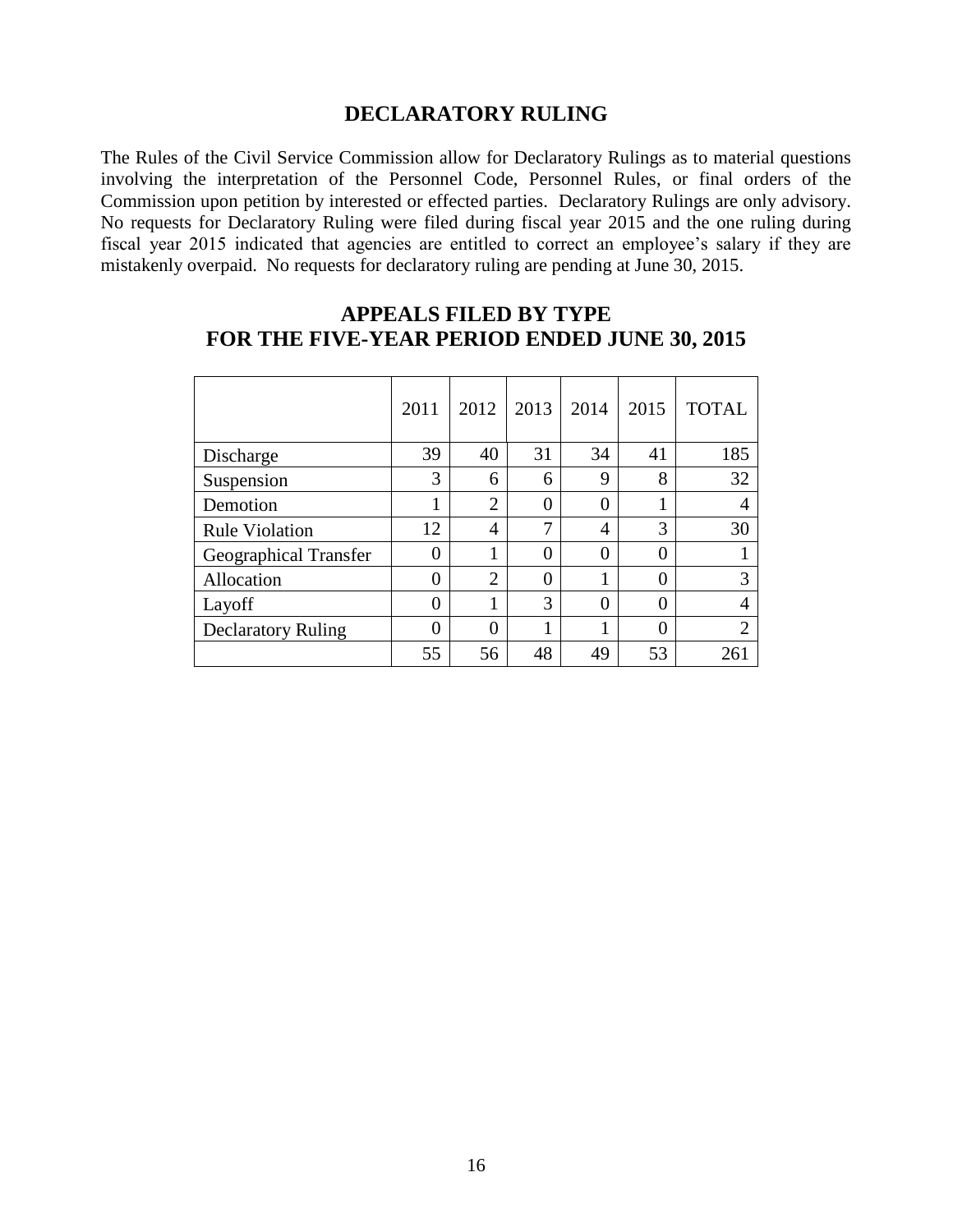# **DECISIONS OF THE COMMISSION**

| A. Substantive Actions by the Commission                                                     | FY 11            | FY 12            | FY 13                   | FY 14            | <b>FY 15</b>            |
|----------------------------------------------------------------------------------------------|------------------|------------------|-------------------------|------------------|-------------------------|
| Appeals granted:                                                                             |                  |                  |                         |                  |                         |
| Employees reinstated with suspension                                                         | 9                | 10               | 1                       | 8                | 7                       |
| Employees reinstated with no suspension                                                      | $\overline{2}$   | 1                | 3                       | 3                | $\boldsymbol{0}$        |
| Layoff appeal granted                                                                        | $\boldsymbol{0}$ | $\boldsymbol{0}$ | $\boldsymbol{0}$        | $\boldsymbol{0}$ | $\boldsymbol{0}$        |
| Rule Violation appeal granted                                                                | $\overline{2}$   | 1                | 1                       | 1                | $\theta$                |
| Declaratory Ruling request granted                                                           | $\boldsymbol{0}$ | $\boldsymbol{0}$ | $\mathbf{1}$            | $\overline{0}$   | $\boldsymbol{0}$        |
| Allocation appeal granted                                                                    | $\boldsymbol{0}$ | $\boldsymbol{0}$ | $\overline{2}$          | $\boldsymbol{0}$ | $\boldsymbol{0}$        |
| Suspension appeal granted                                                                    | $\boldsymbol{0}$ | $\overline{0}$   | $\mathbf{1}$            | $\overline{2}$   | $\overline{2}$          |
| <b>Subtotal</b>                                                                              | <u>13</u>        | <u>12</u>        | $\overline{\mathbf{2}}$ | 14               | $\overline{\mathbf{2}}$ |
| Appeals denied:                                                                              |                  |                  |                         |                  |                         |
| Discharge appeal denied                                                                      | 20               | 11               | 8                       | $\overline{2}$   | 8                       |
| <b>Position Allocation denied</b>                                                            | $\boldsymbol{0}$ | $\boldsymbol{0}$ | $\boldsymbol{0}$        | $\boldsymbol{0}$ | $\boldsymbol{0}$        |
| Layoff appeal denied                                                                         | 1                | $\overline{0}$   | $\boldsymbol{0}$        | $\mathbf{2}$     | $\theta$                |
| Geographical Transfer appeal denied                                                          | $\boldsymbol{0}$ | $\overline{0}$   | $\boldsymbol{0}$        | $\boldsymbol{0}$ | $\boldsymbol{0}$        |
| Suspension appeal denied                                                                     | 0                | $\mathbf{1}$     | $\boldsymbol{0}$        | $\mathfrak{Z}$   | $\boldsymbol{0}$        |
| Rule Violation appeal denied                                                                 | 3                | 5                | $\overline{4}$          | 3                | $\overline{4}$          |
| Declaratory Ruling request denied                                                            | $\overline{0}$   | $\overline{0}$   | $\overline{0}$          | $\boldsymbol{0}$ | 1                       |
| <b>Subtotal</b>                                                                              | <u>24</u>        | 17               | <u>12</u>               | 10               | <u>13</u>               |
|                                                                                              |                  | $\underline{29}$ | <u>21</u>               | <u>24</u>        | <u>22</u>               |
| <b>Total Substantive Actions</b>                                                             | $\frac{37}{2}$   |                  |                         |                  |                         |
|                                                                                              |                  |                  |                         |                  |                         |
| B. Appeals dismissed with no decision on the<br>Merits or interlocutory appeals <sup>4</sup> |                  |                  |                         |                  |                         |
| Discharges                                                                                   | 17               | 21               | 17                      | 16               | 21                      |
| Demotions                                                                                    | 1                | 1                | $\mathbf{1}$            | $\boldsymbol{0}$ | $\boldsymbol{0}$        |
| <b>Allocations</b>                                                                           | $\boldsymbol{0}$ | $\boldsymbol{0}$ | $\boldsymbol{0}$        | $\boldsymbol{0}$ |                         |
|                                                                                              | $\overline{c}$   | $\overline{0}$   |                         |                  | 0                       |
| Layoff appeals<br><b>Geographical Transfers</b>                                              | $\mathfrak{2}$   | $\boldsymbol{0}$ | 1                       | $\boldsymbol{0}$ | $\boldsymbol{0}$        |
| Suspensions                                                                                  | $\overline{4}$   | $\overline{4}$   | 3                       | 6                | 5                       |
| <b>Rule Violations</b>                                                                       | $\overline{4}$   | $\overline{3}$   | $\boldsymbol{0}$        | 3                | $\overline{0}$          |
| <b>Total Non-Substantive Actions</b>                                                         | 30               | $\underline{29}$ | 23                      | $\frac{26}{5}$   | $2\underline{7}$        |
| C. Appeals Pending at end of Fiscal Year                                                     | 23               | 21               | 25                      | 24               | 28                      |

 4 Includes appeals dismissed due to settlement, withdrawal, default (failure to appear or failure to respond to Commission inquiry) or lack of jurisdiction.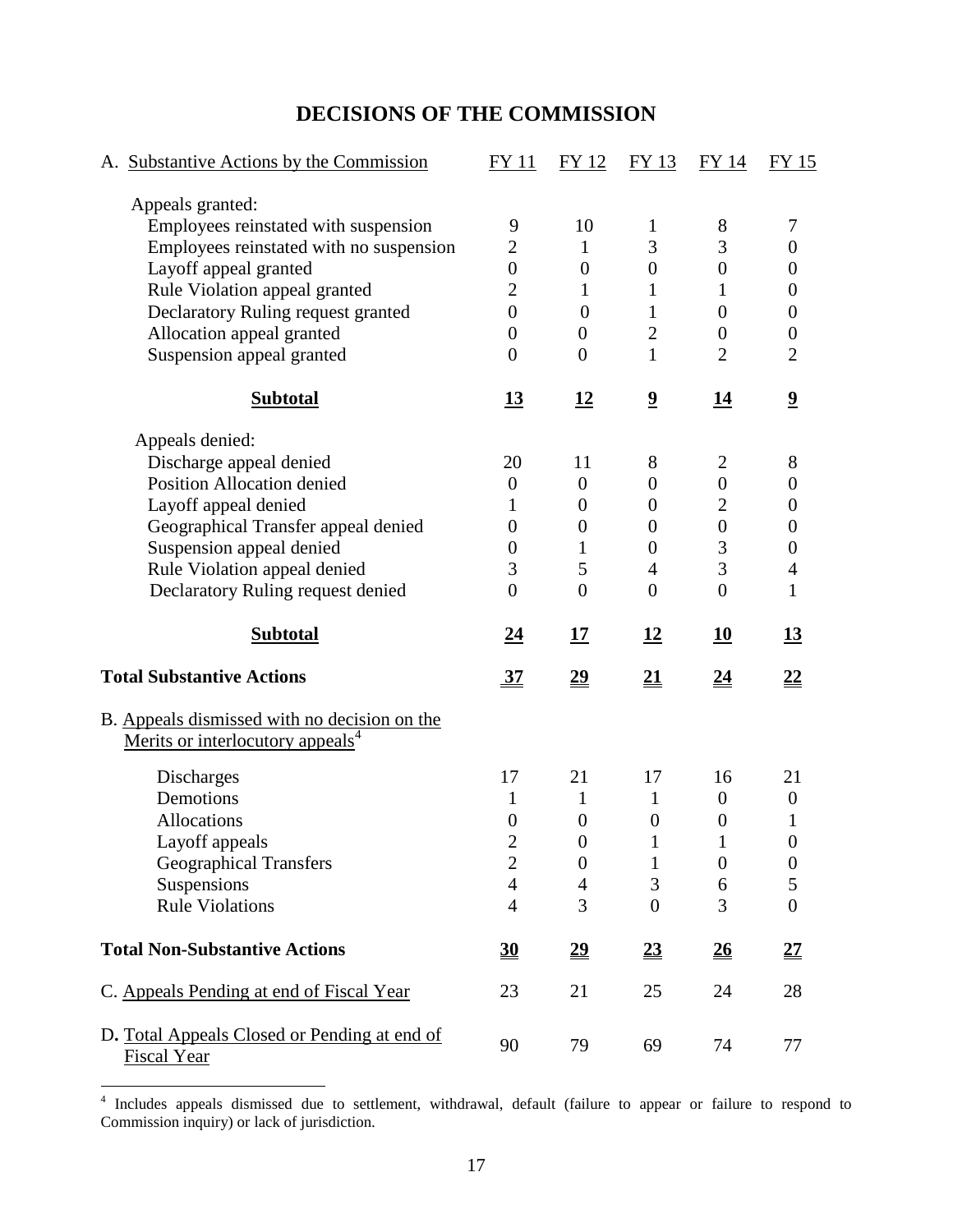

At June 30, 2015 there were a total of 28 appeals pending, with three of those from previous fiscal years (2010, 2013 and 2014). The chart below reflects the processing time for appeals that were concluded during fiscal years ended June 30. The time is calculated from the date the appeal was filed to the date the final decision of the Commission was rendered. This calculation is consistent with that reported on the Public Accountability Report issued by the Office of the Comptroller.



#### **AVERAGE PROCESSING TIME**

The average processing time of 202 days for fiscal year 2013 would be 164 days if one large rule violation appeal was removed from the calculation. The average processing time of 190 days for fiscal year 2014 would be 175 days if one layoff appeal was removed from the calculation.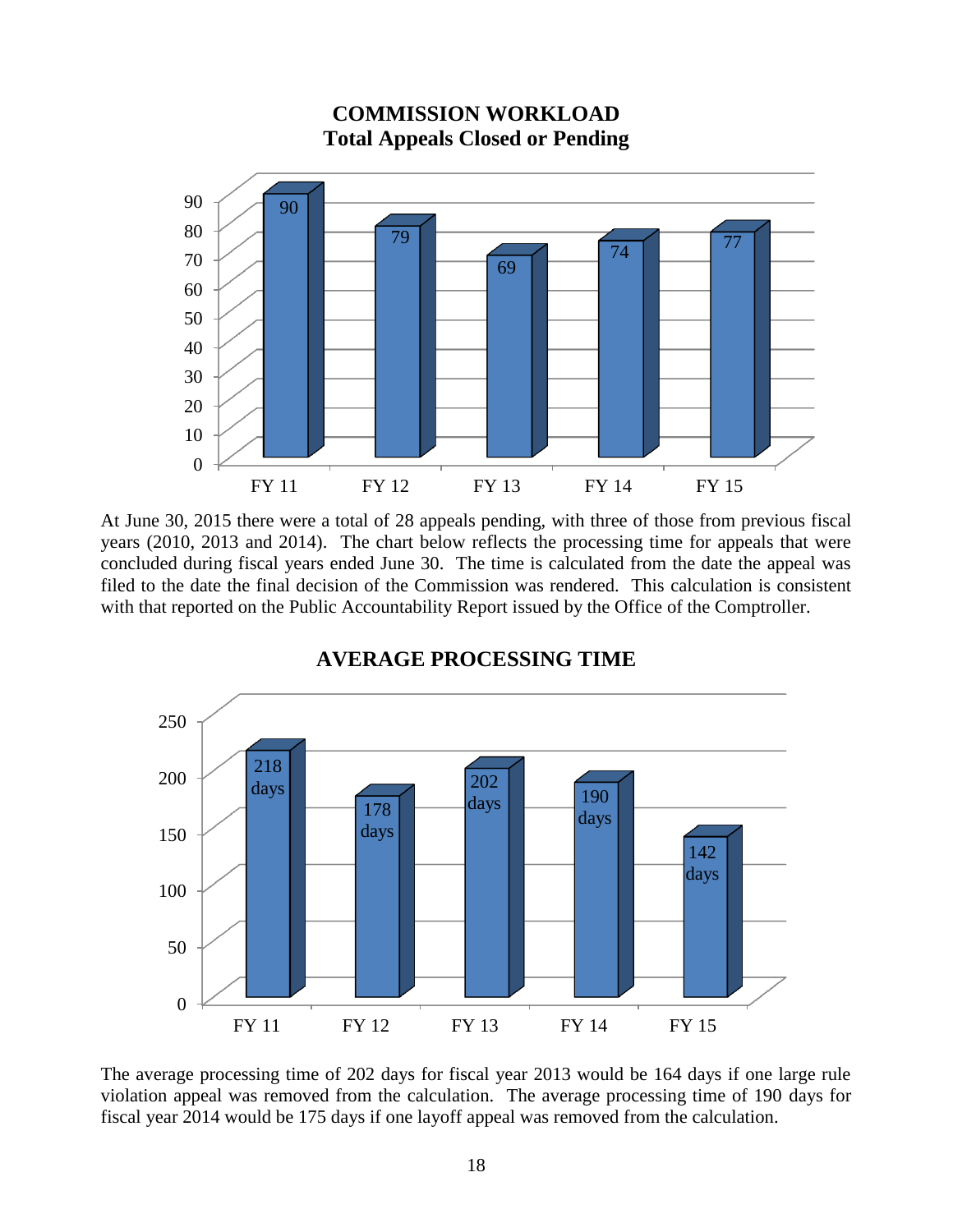#### **ADMINISTRATIVE REVIEW**

Parties that wish to appeal decisions of the Commission may do so in accordance with the provisions of the Administrative Review Law (735 ILCS 5/Article III). The following chart shows the administrative reviews and appeals filed for each fiscal year. If an appeal was filed during fiscal year 2007 and one of the parties filed for Administrative Review during fiscal year 2009, the statistic will be counted for fiscal year 2007.



The following table shows the results and current status of Administrative Reviews that were filed for fiscal years 2007 through 2015. This table shows Administrative Reviews by the year the appeal was filed, not by the year a court decision is ultimately rendered. The total of number of Administrative Review decisions can exceed the total number filed for the same year because decisions by both the Circuit Court and Appellate Court (if the Circuit Court decision was appealed) are counted separately.

|                                                      | 2007                        | 2008 | 2009           | 2010           | 2011     | 2012           | 2013     | 2014           | 2015     |
|------------------------------------------------------|-----------------------------|------|----------------|----------------|----------|----------------|----------|----------------|----------|
| Commission upheld<br>Circuit Court                   | 6                           | 11   | 6              | 8              | 7        | 3              | 3        |                | $\Omega$ |
| <b>Commission reversed</b><br><b>Circuit Court</b>   |                             |      | $\overline{0}$ | $\overline{2}$ | $\theta$ | $\overline{2}$ |          | $\theta$       |          |
| Commission upheld<br><b>Appellate Court</b>          | $\overline{2}$              |      | 2              | $\overline{2}$ | 4        | $\overline{0}$ | $\Omega$ | $\overline{0}$ | $\Omega$ |
| <b>Commission reversed</b><br><b>Appellate Court</b> |                             |      | $\overline{0}$ |                |          | $\overline{0}$ | 0        | $\Omega$       |          |
| Remanded                                             | $\theta$                    | 3    | $\theta$       |                |          | $\overline{2}$ |          | $\theta$       | 0        |
| Pending at June 30                                   | $\mathcal{D}_{\mathcal{A}}$ |      | 0              |                |          | 4              | 4        | 4              | 3        |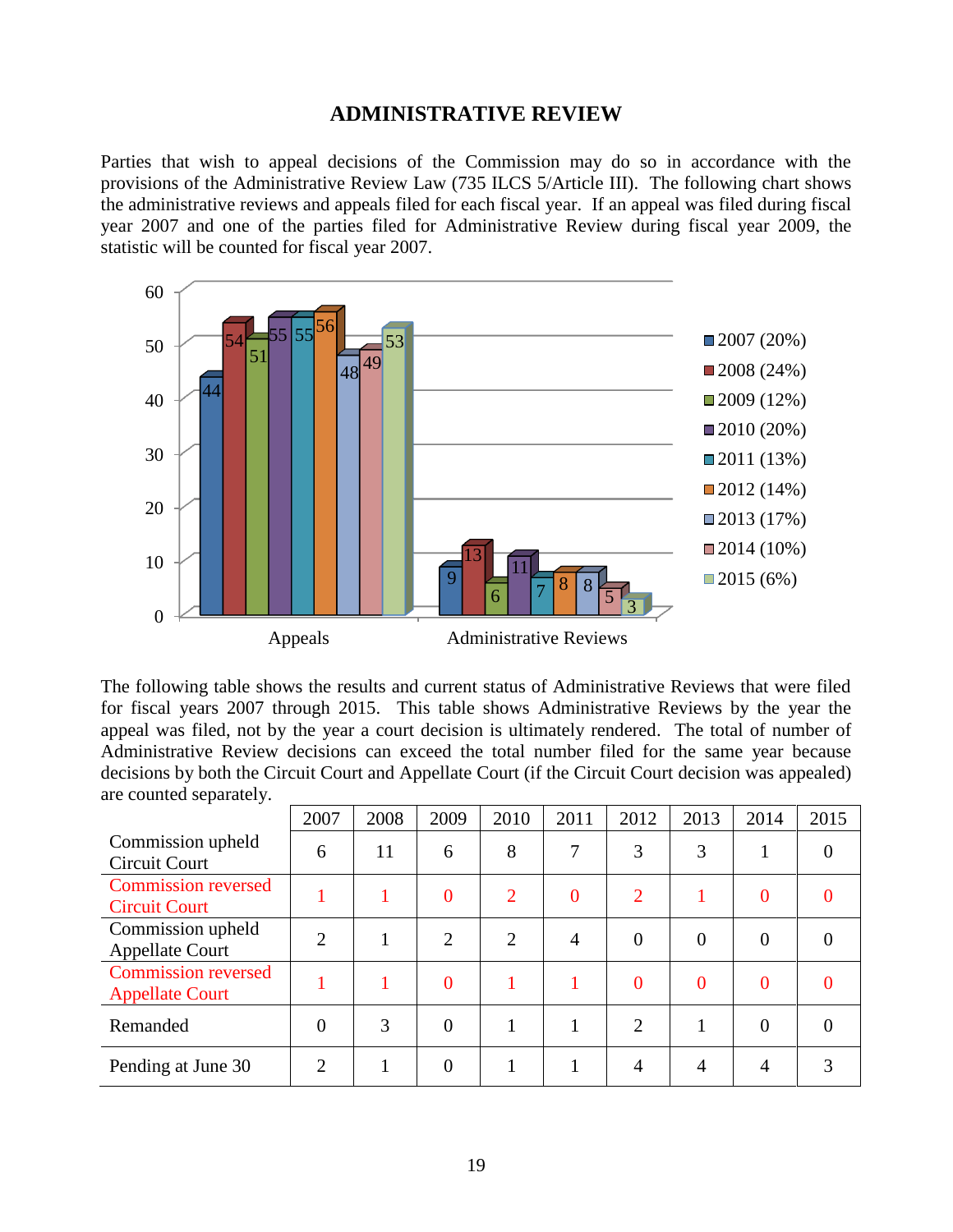### **GRIEVANCE COMMITTEE**

The Director of Central Management Services is required to appoint a grievance committee to hear Step 4 grievances comprising two employees of Central Management Services and one Commission employee with experience and knowledge in personnel administration and employee relations. The Director is allowed to substitute another agency employee in the absence of a Commission employee. There were no scheduled meetings with Commission employees during fiscal year 2015.

In 2015 Commission Staff began in inquiry into the administration of the Rules Grievance program due to the lack of recent Grievance Committee meetings mandated by Section 303.30 of the Personnel Rules. It discovered that there were grievances over seven years old that had yet to receive their Grievance Committee meetings. The Commission then took steps to increase monitoring of the progress of these grievances.

### **TRAINING**

In order to administer the State's merit system, agency administrators must have knowledge and expertise in all areas of personnel. Dealing with problem employees is often the most intimidating and frustrating aspect of personnel administration. It is the Commission's belief that while regrettable, discipline up to and including discharge is a necessary component of a good personnel system. The Commission, in an effort to make administrators aware of the requirements of successfully dealing with the disciplinary process, has offered agencies instruction in the disciplinary process. Numerous informal discussions on related issues occurred throughout the year between Commission staff and Agency administrators. On May 21, 2015 the Executive Director made a presentation to the Government Bar Association relating to presenting a successful disciplinary case before the Commission. The Commission staff is available to employees and agency administrators to respond to a variety of procedural inquiries regarding the operation of the Commission.

## **INTERAGENCY COMMITTEE ON EMPLOYEES WITH DISABILITIES**

The Chairman of the Commission is an ex officio member of the Interagency Committee on Employees with Disabilities that operates with no budget and no paid staff, and relies on the technical and financial support of its members and their respective agencies. The Chairman, through a representative of the Commission, participates in monthly meetings and disability awareness events throughout the year to address the diverse issues and concerns of the persons with disabilities employed by executive agencies of the State of Illinois.

#### **STATE HISPANIC AND BILINGUAL EMPLOYMENT PLANS**

The Civil Service Commission does not discriminate on the basis of religion, race, national origin, sex, age, handicap, or any other non-merit factor in providing employment opportunities.